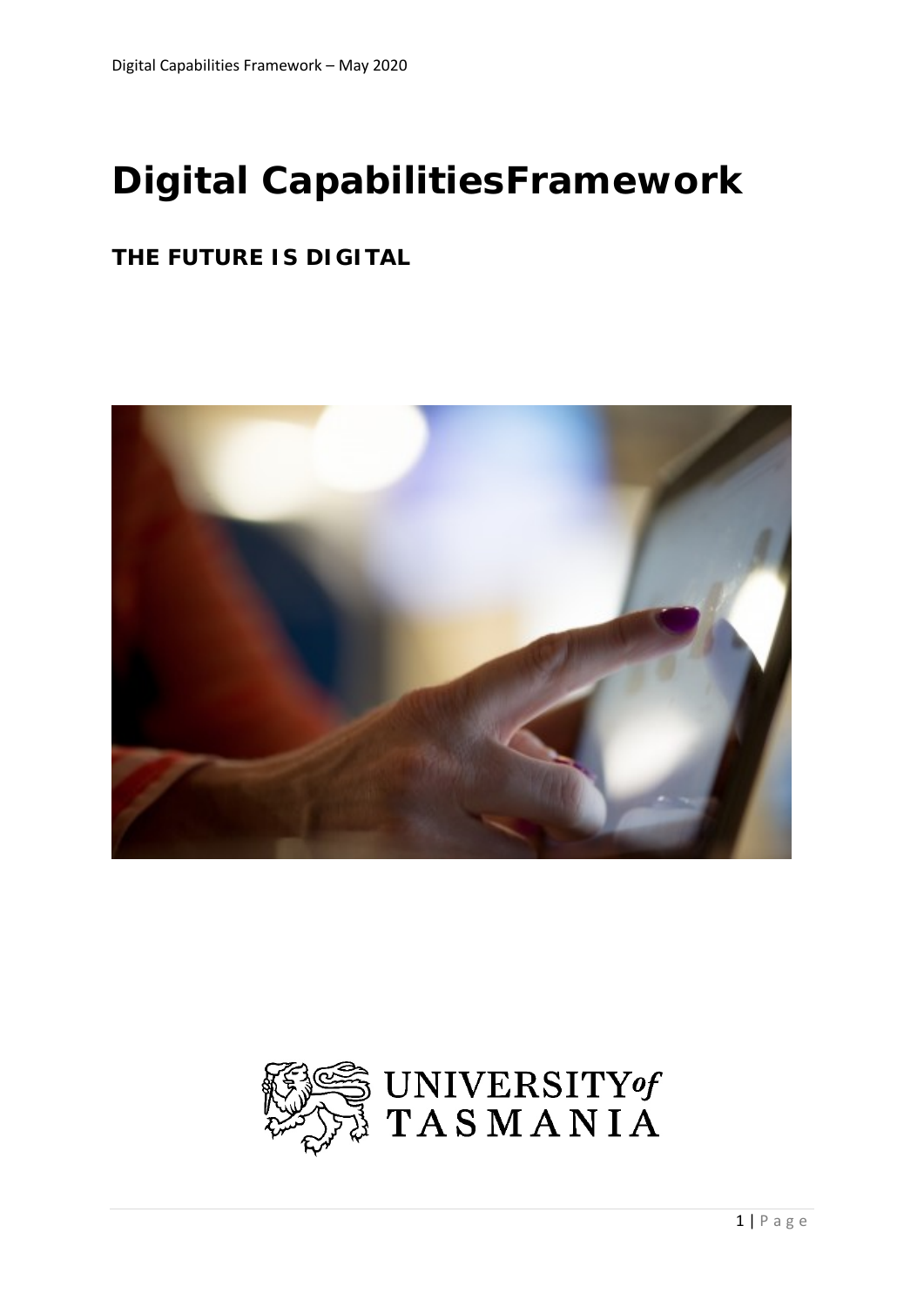# <span id="page-1-0"></span>Contents

| Digital Capabilities for professional staff, academic staff, researchers, graduate researchers  6 |  |
|---------------------------------------------------------------------------------------------------|--|
|                                                                                                   |  |
|                                                                                                   |  |
|                                                                                                   |  |
|                                                                                                   |  |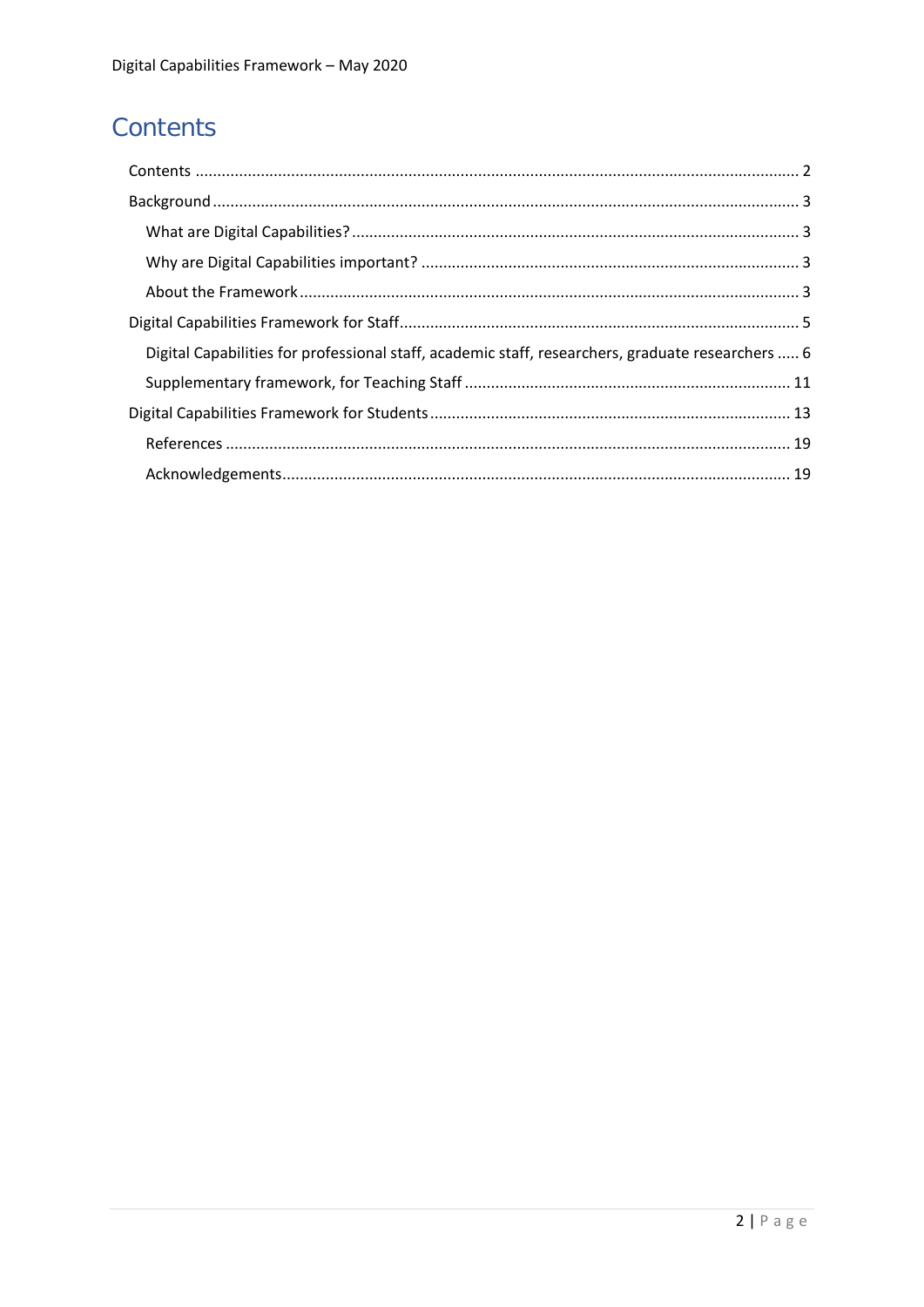### <span id="page-2-0"></span>**Background**

#### <span id="page-2-1"></span>What are Digital Capabilities?

Digital capabilities equip an individual to live, learn and work in a digital society (Jisc, 2014b). They encompass literacy, fluency, confidence and skills (Beetham, 2017), relating to attitudes as well as to actions. They focus more on acquiring transferable skills like behaviours and practices than the digital technologies themselves. Digital capabilities will vary according to discipline requirements, roles and responsibilities and will also reflect the culture and infrastructure of the University of Tasmania.

#### <span id="page-2-2"></span>Why are Digital Capabilities important?

Digital capabilities allow individuals to adapt and thrive in a contemporary learning environment and to contribute to a global society. Our staff's digital capabilities will underpin the innovative design of learning resources and pedagogical practices in course and curriculum design and delivery. They will also facilitate student development and inspire student engagement and understanding.

Conscious development of digital capabilities has individual and organisational benefits (Jisc, 2014b):

- providing quality education in flexible and innovative ways
- meeting expectations and needs of a diversity of students through an enhanced learning experience
- improving employability and higher skills in a digital economy
- attracting more students in a global education market
- improving processes, systems and building organisational capacity
- maximising the value of investments in learning technologies, content and services

#### <span id="page-2-3"></span>About the Framework

The *University of Tasmania Digital Capabilities Framework* is one of the University's *The future is digital* strategic initiatives. The framework is a guide for Colleges and Divisions to facilitate optimal use of digital technologies in courses as well as engagement between students and staff.

The framework mirrors others throughout Australian and international higher education institutions. Most of the existing frameworks are based on the original Jisc project (Jisc, 2014a), including the same six, interrelated elements:

- ICT proficiency (core to all elements)
- Information, data and media literacies
- Digital creation, problem solving and innovation
- Digital communication, collaboration and participation
- Digital learning and development
- Digital identity and wellbeing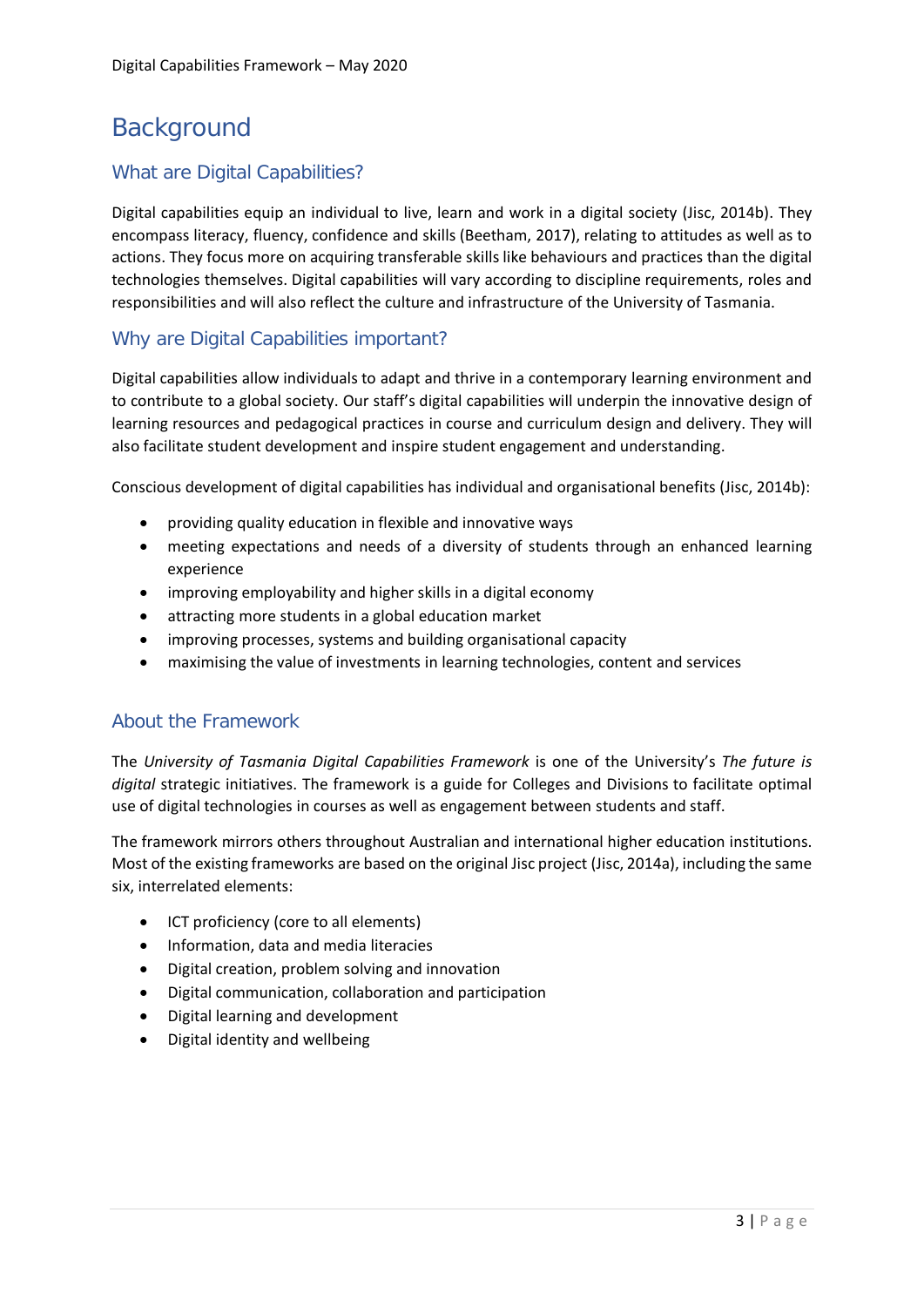

*Figure 1 Jisc Digital capability framework (2019)*

The *Digital Capabilities Framework* is based on work completed by La Trobe University work (2018). It includes:

- the six digital capability elements (as defined by Jisc)
- a framework for staff, with a subset of capabilities for teaching staff
- a framework for students
- examples of attributes and capabilities
- and a reliance on shared responsibility for the development of digital literacies

The framework is designed to serve as a starting point for ongoing conversations about existing digital practices. It is also intended as a reference point for further development of these practices. The framework will help individuals, disciplines and organisational units to align their understanding of digital practices to their scholarly and professional purposes. The aim is for each of these groups to improve their proficiency in these areas over time. The framework articulates indicative capabilities and conceptualises digital capabilities as practices embedded in learning, teaching and professional activities.

Staff will be encouraged tailor competencies and approaches within The *Digital Capabilities Framework* to their disciplinary and functional needs.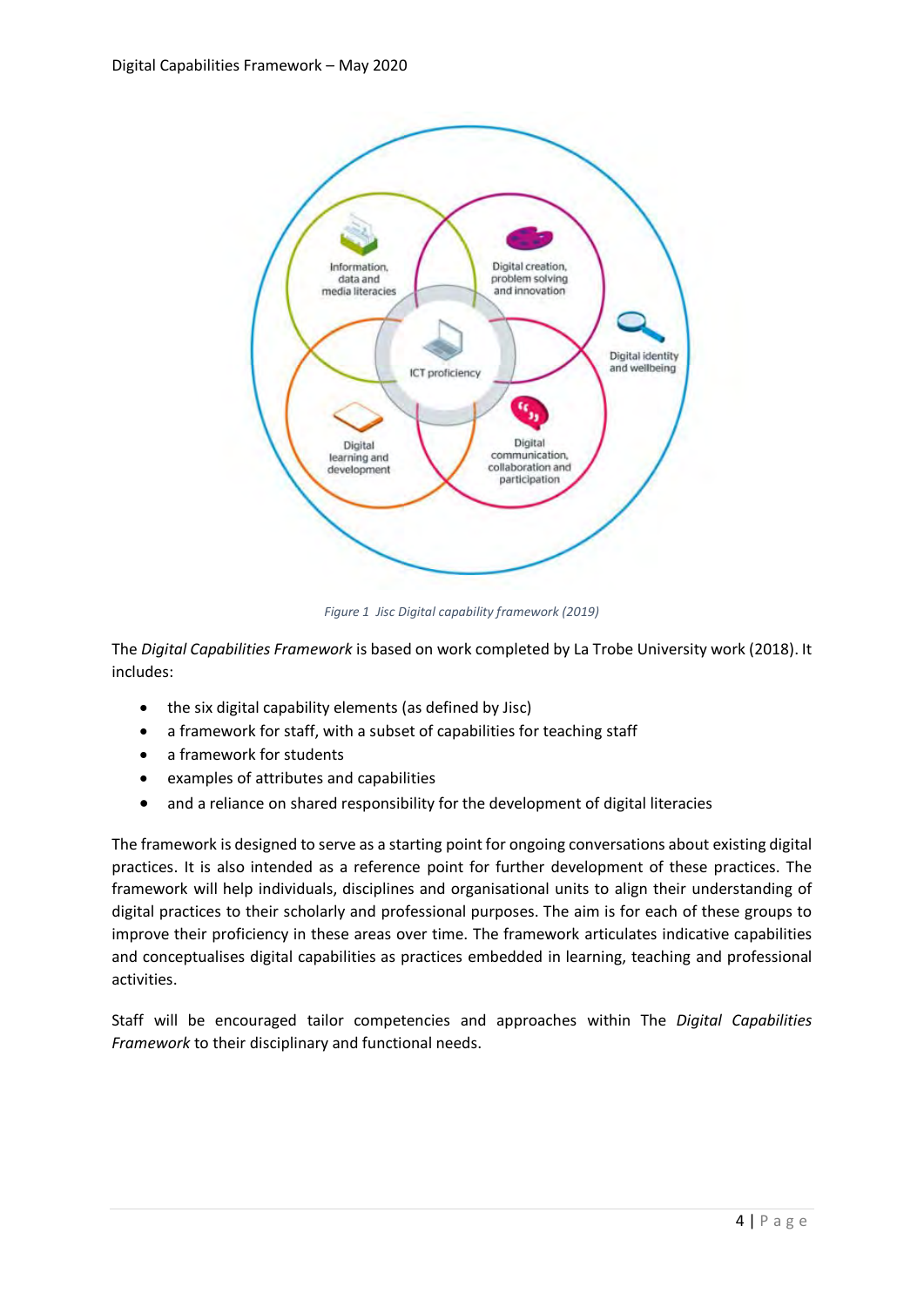## <span id="page-4-0"></span>Digital Capabilities Framework for Staff

The framework outlines essential attitudes and capabilities required by professional staff, academic staff, researchers and graduate researchers. It also includes specific capabilities required by teachers which will, in turn assist their students with developing their own digital capabilities.

The framework can be used:

- to help individuals identify their own strengths and preferences
- as a performance development resource between individuals and supervisors
- to develop position descriptions
- to identify and assess the spread of attitudes, capabilities and confidence within a department or team

Examples of each capability are expressed at either 'Proficient' or 'Expert' levels. Requirements to meet either level will vary depending on the specific staff role. The level 'Proficient' is classified as competency in a set of technical skills; the level 'Expertise' is classified as the application of these technical skills to discipline requirements.

The Framework is designed to start conversations about the activities and resources required to reach 'Proficient' and how to share knowledge and skills among peers and the wider community. In building digital capabilities, it is envisioned that everyone will serve a resource for others across the University. Where transition from 'Proficient' to 'Expert' is expected, Disciplines or Colleges should provide a clear pathway on how individuals can make the progression.

The development of capabilities requires more than technical competence; it can be assumed that staff who are confident, curious, open, critical and resilient will develop their digital capabilities more quickly. Staff who display these qualities, in conjunction with an ethical and student-focused approach, will also hasten the development of digital capabilities in the University's students. Ideally, all staff and students will be supported and guided by leaders who model desired digital behaviours, and embrace technology-enhanced learning and the digital environment as a core part of their leadership role ((Davies, Mullan, & Feldman, 2017).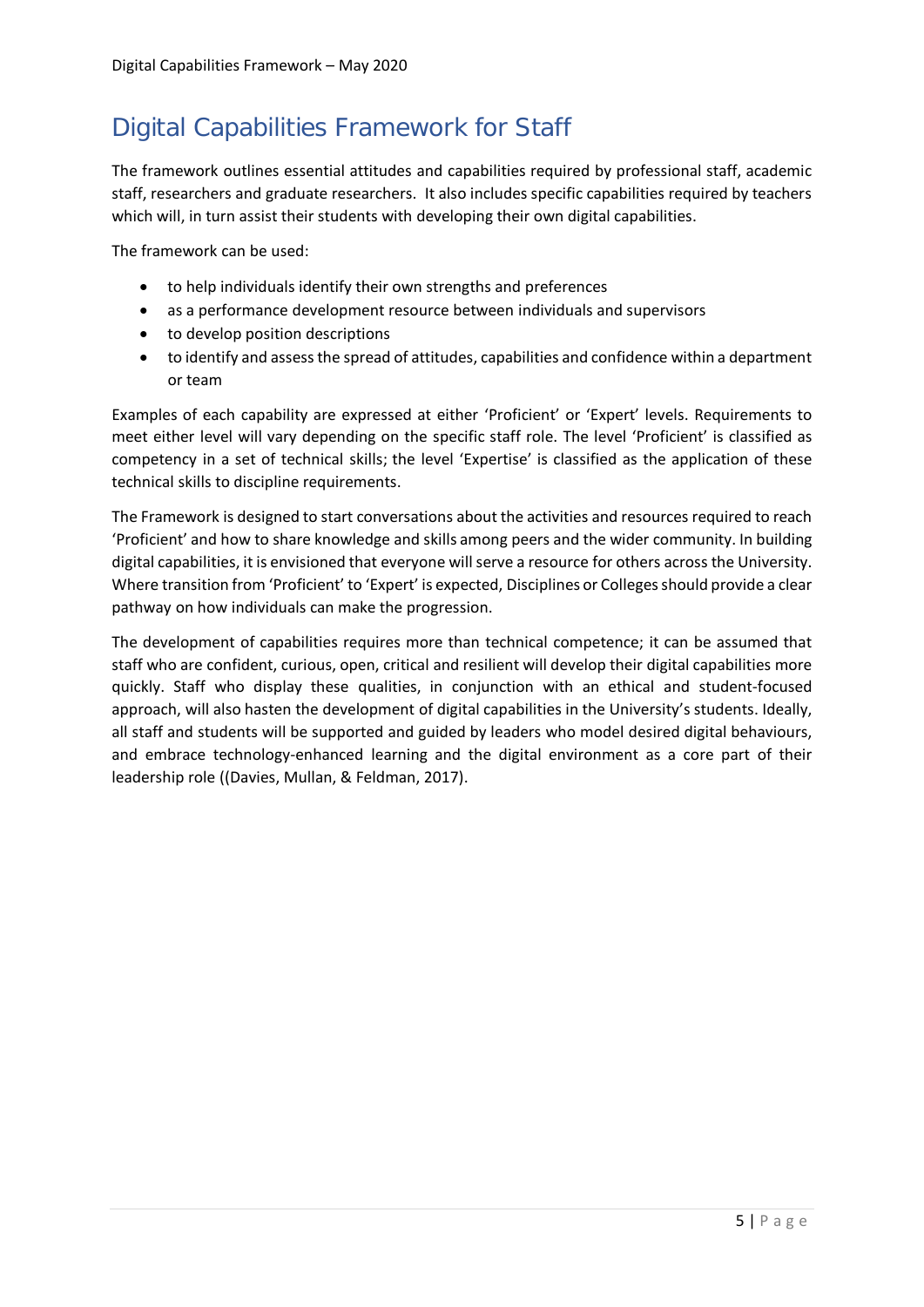#### <span id="page-5-0"></span>Digital Capabilities for professional staff, academic staff, researchers, graduate researchers

#### **ICT proficiency & productivity**

*For example:*

*Are you comfortable using fundamental devices like a mouse, keyboard, tablet, smartphone, printer, camera?*

*Are you familiar with basic functions in software to create documents, presentations, spreadsheets?*

*If you download files, can you find them again?*

| Proficient                                                                                                       | <b>Expert</b>                                                                                                              | <b>College/Discipline Examples</b> |
|------------------------------------------------------------------------------------------------------------------|----------------------------------------------------------------------------------------------------------------------------|------------------------------------|
| Use a range of digital<br>devices via their interfaces<br>(mouse, keyboard, touch<br>screen, voice control etc.) | Work across a range of devices<br>and services (personal and<br>institutional), connecting them<br>as and when appropriate |                                    |
| Use a range of digital<br>applications and services:<br>access these from different<br>devices and networks      | Use specialist digital tools<br>appropriate to role and/or<br>subject specialism                                           |                                    |
| Use basic productivity<br>software, web browser,<br>writing/presentation and<br>numerical software               | Cope with technology<br>problems: find solutions or<br>work-arounds                                                        |                                    |
| Use digital capture devices<br>such as a digital camera                                                          | Adapt and customise<br>applications and systems to suit<br>personal needs and preferences                                  |                                    |
| Choose and use the right<br>digital tool to the task, to<br>suit personal needs and<br>preferences               | Assess the benefits and<br>constraints of different digital<br>tools                                                       |                                    |
| Adopt new and upgraded<br>systems (with appropriate<br>support when necessary)                                   | Set up shared solutions for<br>team working, e.g. document<br>sharing                                                      |                                    |
| Log onto and use<br>institutional systems as<br>required by role                                                 | Look for ways of integrating<br>technologies, e.g. synchronizing<br>devices and services                                   |                                    |
|                                                                                                                  | Explore new technologies and<br>experiment with established<br>ones                                                        |                                    |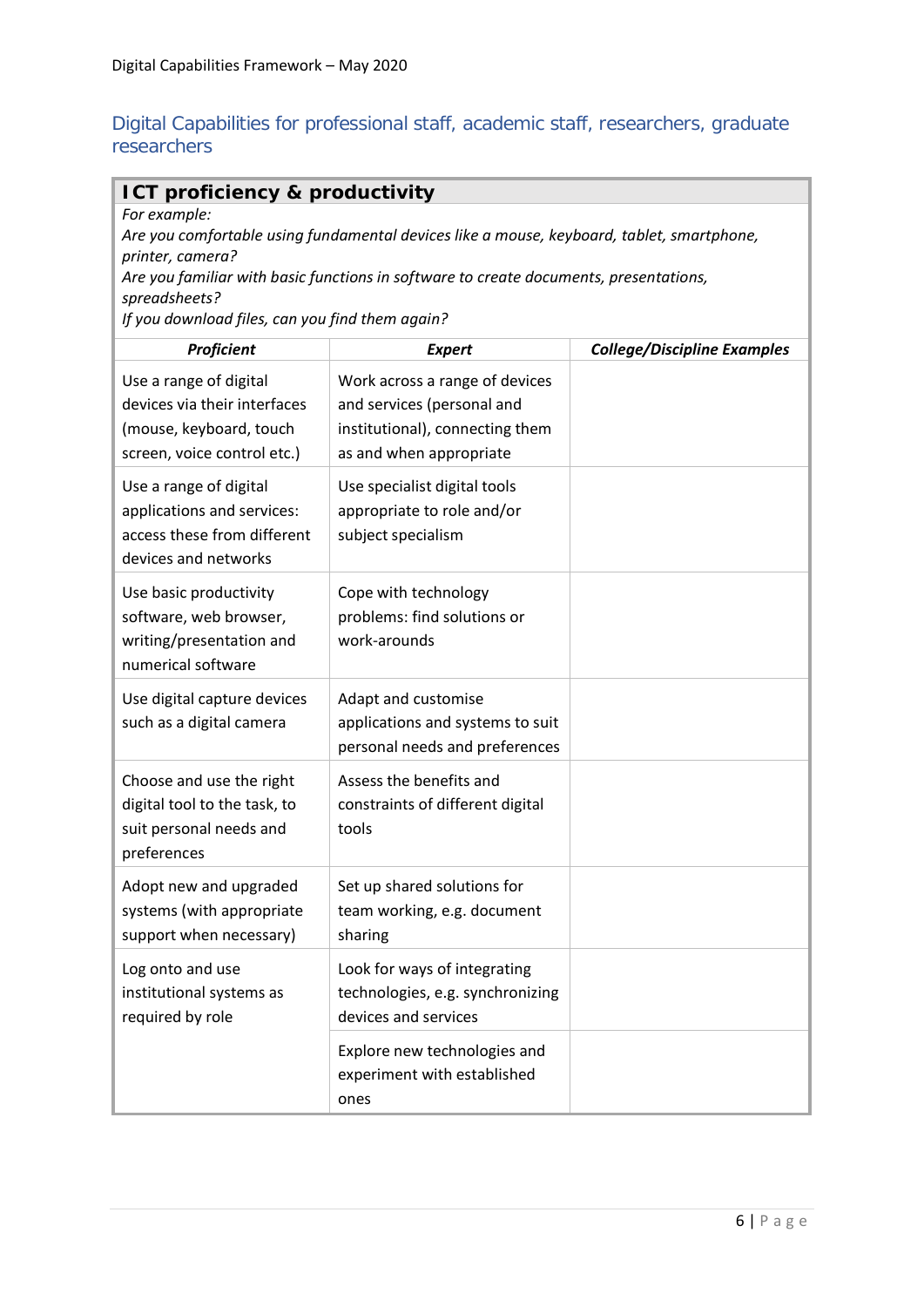#### **Information, data & media literacies**

*For example:*

*Do you trust your ability to recognise and avoid "fake news"? Do you have various options for finding fulltext of published papers? Where do you store your data? Does anyone else know it's there? Do you know if there are copyright restrictions on your teaching materials?*

|             | <b>Proficient</b>                                                                                           | <b>Expert</b>                                                                                            | <b>College/Discipline Examples</b> |
|-------------|-------------------------------------------------------------------------------------------------------------|----------------------------------------------------------------------------------------------------------|------------------------------------|
|             | Find, access and evaluate<br>digital information                                                            | Use a range of open<br>content with an<br>awareness of different<br>licences                             |                                    |
| Information | Organise digital information<br>for personal use through<br>files, tags, bookmarks and<br>curation tools    | Curate, organise and<br>share digital information<br>for use by others                                   |                                    |
|             | Be aware of the provenance<br>and credibility of digital<br>information                                     | Manage information in<br>data bases and other<br>content systems                                         |                                    |
|             | Be aware of and follow the<br>rules of online copyright and<br>reference appropriately                      | Record and preserve<br>information for future<br>access e.g. creating<br>appropriate metadata<br>records |                                    |
|             | Collate, manage, access and<br>use digital data in databases,<br>spreadsheets or other data-<br>based media | Use a range of software<br>applications to<br>manipulate raw data                                        |                                    |
|             | Interpret data in databases<br>or spreadsheets by running<br>queries, data analyses and<br>reports          | Ethically mine and link<br>data from a variety of<br>sources                                             |                                    |
| <b>Data</b> | Visualise and find patterns in<br>data                                                                      | Analyse large digital<br>datasets and a variety of<br>data types                                         |                                    |
|             |                                                                                                             | Curate, organise and<br>share digital data for use<br>by others                                          |                                    |
|             |                                                                                                             | Use data analytics from a<br>range of sources to draw<br>conclusions                                     |                                    |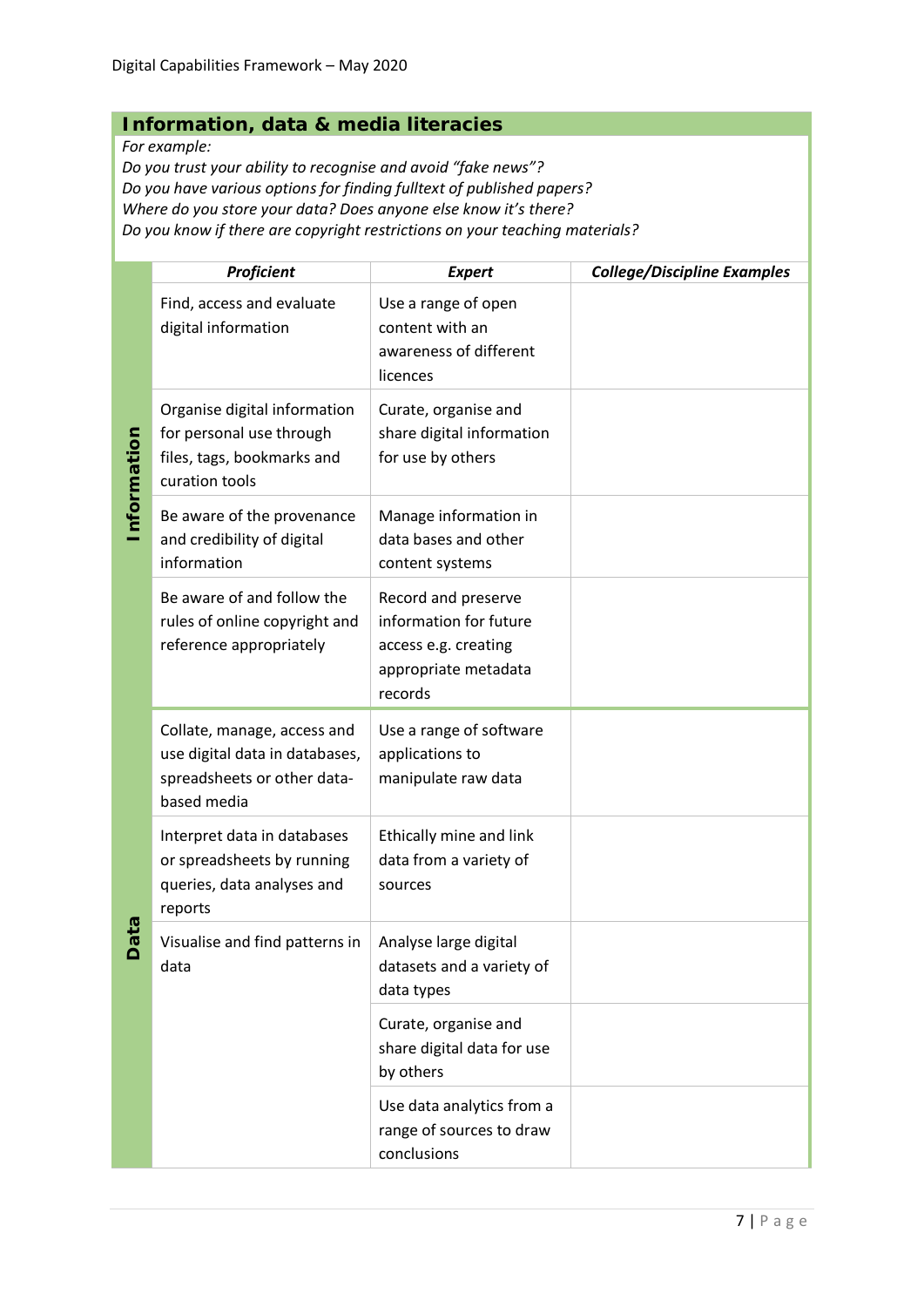|       |                                                                                                                                    | Interpret diverse kinds of<br>data and present such<br>data in ways that others<br>can readily understand it   |  |
|-------|------------------------------------------------------------------------------------------------------------------------------------|----------------------------------------------------------------------------------------------------------------|--|
|       | Read and make sense of<br>communications in a range<br>of digital media, e.g. text,<br>graphic, video, animation,<br>audio, haptic | Produce original digital<br>media content with an<br>appreciation of<br>accessibility, purpose and<br>audience |  |
| Media | Judge messages in digital<br>media for credibility and<br>relevance                                                                | Produce interactive media                                                                                      |  |
|       | Re-edit and repurpose<br>digital media content                                                                                     | Understand digital media<br>production as an industry                                                          |  |
|       | Design effective digital<br>communications,<br>incorporating different<br>media, including social<br>media, as appropriate         | and a technical and<br>creative practice                                                                       |  |

### **Digital learning & development**

*For example:*

*Do you willingly experiment with new technologies? Has digital technology enabled effective new practices? Have you created guides to help others with specific software or online tools?*

| Proficient                                                                           | <b>Expert</b>                                                                     | <b>College/Discipline Examples</b> |
|--------------------------------------------------------------------------------------|-----------------------------------------------------------------------------------|------------------------------------|
| Collect evidence and data using<br>digital tools and methods                         | Discover, investigate,<br>develop and share new<br>ideas using digital media      |                                    |
| Design online data collection<br>tools, e.g. survey instruments,<br>system data logs | Critically evaluate the<br>impact of digital<br>developments and<br>interventions |                                    |
| Analyse and make sense of data<br>using digital tools                                | Develop new digital tools,<br>processes and methods in                            |                                    |
| Use digital media to<br>communicate scholarly ideas                                  | the subject area or<br>research field                                             |                                    |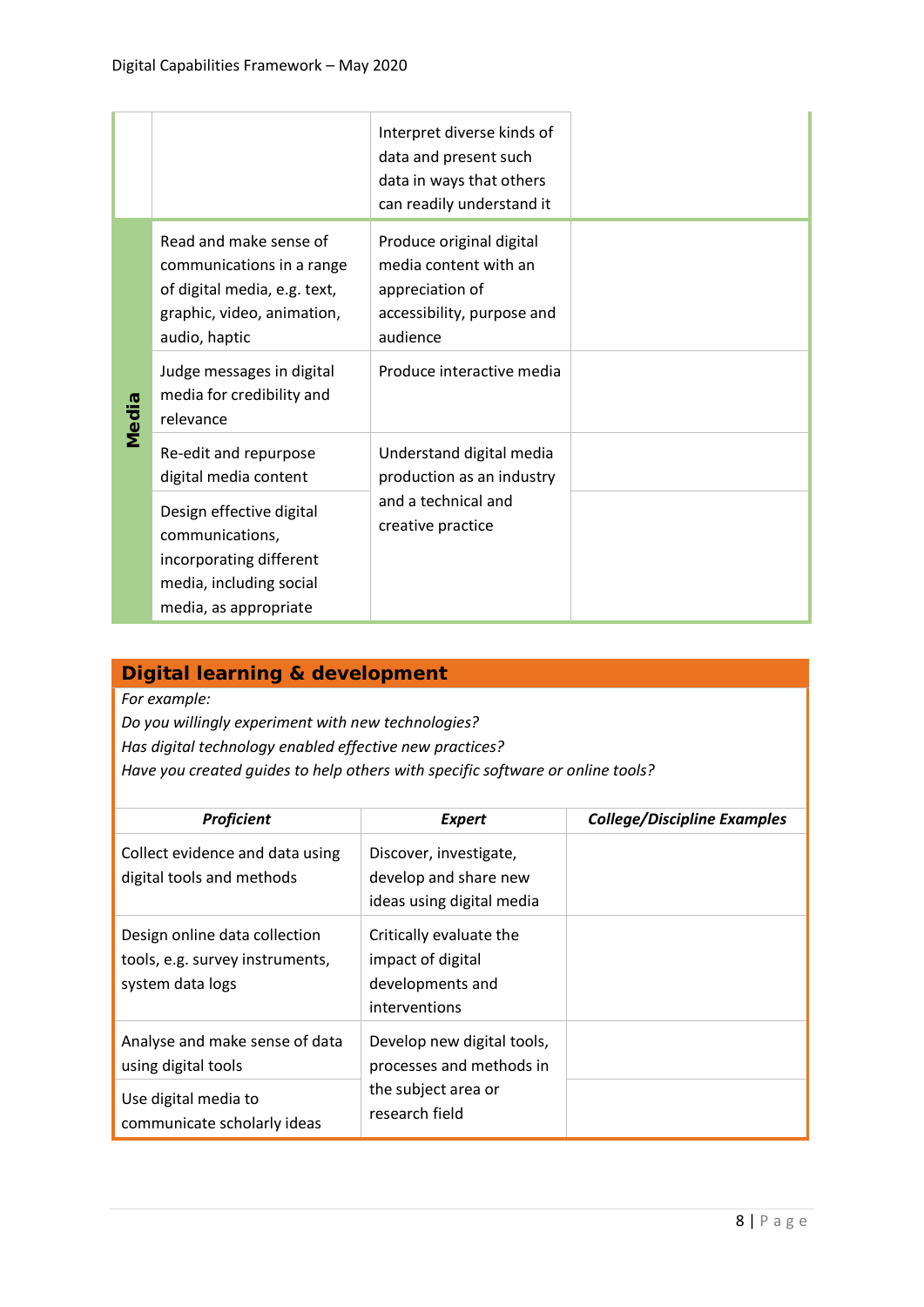#### **Digital communication, collaboration & participation**

*For example:*

*Can you create shared documents for concurrent editing by collaborators? Do you foster a productive and supportive team environment online? Does social media work well for you to attract interest in your outputs? Are you a considerate and respectful webinar host?*

| Proficient                                                                                                      | <b>Expert</b>                                                                                     | <b>College/Discipline Examples</b> |
|-----------------------------------------------------------------------------------------------------------------|---------------------------------------------------------------------------------------------------|------------------------------------|
| Communicate effectively in a<br>variety of digital media and<br>digital forums (email, text, video<br>etc.)     | Build digital teams and<br>working groups, develop<br>collaborative practices and<br>environments |                                    |
| Collaborate effectively using<br>shared digital tools and media                                                 | Build, facilitate and<br>maintain new digital<br>networks                                         |                                    |
| Be aware of different cultural,<br>social, professional and personal<br>norms (etiquette) when<br>communicating | Develop a digital<br>communication strategy                                                       |                                    |
| Participate in digital networks                                                                                 |                                                                                                   |                                    |
| Be safe and respectful online                                                                                   |                                                                                                   |                                    |
| Participate in social and cultural<br>life using digital services                                               |                                                                                                   |                                    |
| Create positive connections and<br>build rapport in digital settings                                            |                                                                                                   |                                    |

#### **Digital creation, problem solving & innovation**

*For example:*

*Do you follow good practice when designing content for the web?* 

*Do you know how to make documents, presentations and online materials accessible?* 

*Can you help others to solve problems using digital technologies?* 

*Do you reuse and remix open education resources for your teaching?*

| Proficient                                        | <b>Expert</b>                                                                                                              | <b>College/Discipline Examples</b> |
|---------------------------------------------------|----------------------------------------------------------------------------------------------------------------------------|------------------------------------|
| Create new digital artefacts and<br>materials     | Generate new digital<br>projects, new<br>discussions/debates about<br>digital issues, new online<br>spaces and communities |                                    |
| Adopt new digital tools,<br>processes and methods | Design apps/applications,<br>games, virtual<br>environments, simulations,                                                  |                                    |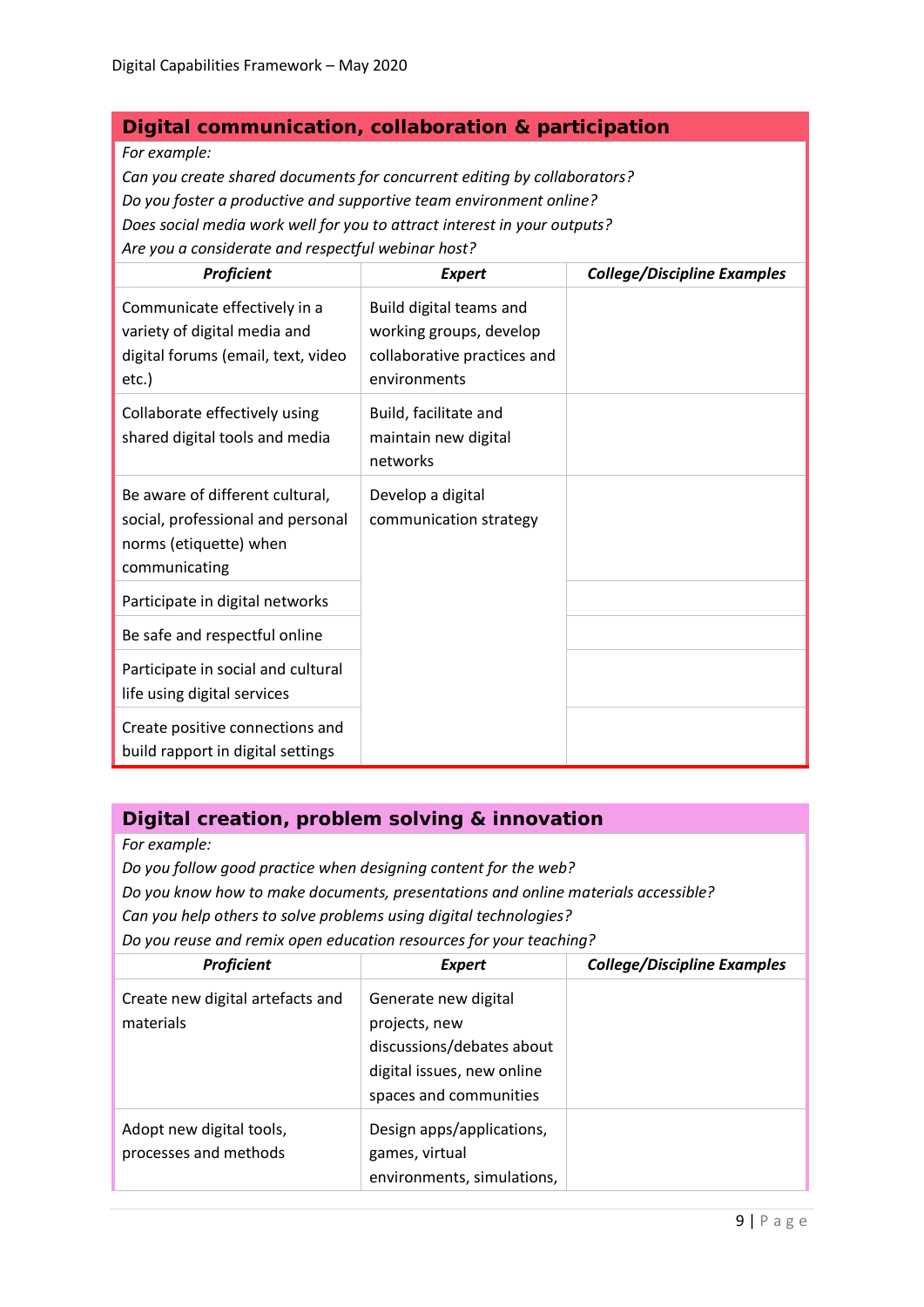|                                                                   | interactive environments<br>and interfaces                          |  |
|-------------------------------------------------------------------|---------------------------------------------------------------------|--|
| Make decisions and solve<br>problems based on digital<br>evidence | Share the approaches<br>you've used, to help<br>others              |  |
| Participate in innovative<br>projects, communities and            | Develop new digital tools,<br>processes and methods                 |  |
| discussions                                                       | Act as a digital advocate or<br>change leader in an<br>organisation |  |

#### **Digital identity & wellbeing**

*For example:*

*If I "Googled" you, what would I find?* 

*How do you appear on social media?* 

*Do you keep your digital data secure?* 

*Are you able to guide students to practise internet safety?* 

*Can you "switch off" from your smart phone at the end of the day?*

| Proficient                                                                                         | <b>Expert</b>                                                                                                     | <b>College/Discipline Examples</b> |
|----------------------------------------------------------------------------------------------------|-------------------------------------------------------------------------------------------------------------------|------------------------------------|
| Develop and project a positive<br>digital identity e.g. social<br>/professional network profile    | Keep personal profile(s) up<br>to date with publications,<br>achievements etc.                                    |                                    |
| Tweet and/or contribute to blogs                                                                   | Monitor digital footprint<br>and impact across<br>networks                                                        |                                    |
| Use digital media to foster<br>personal relationships and<br>community actions                     | Collate and curate personal<br>materials across networks,<br>creating a coherent digital<br>identity or narrative |                                    |
| Look after personal health,<br>safety, relationships and work-<br>life balance in digital settings | Manage at least one<br>professional blog or<br>website                                                            |                                    |
| Manage digital stress, workload<br>and distraction                                                 |                                                                                                                   |                                    |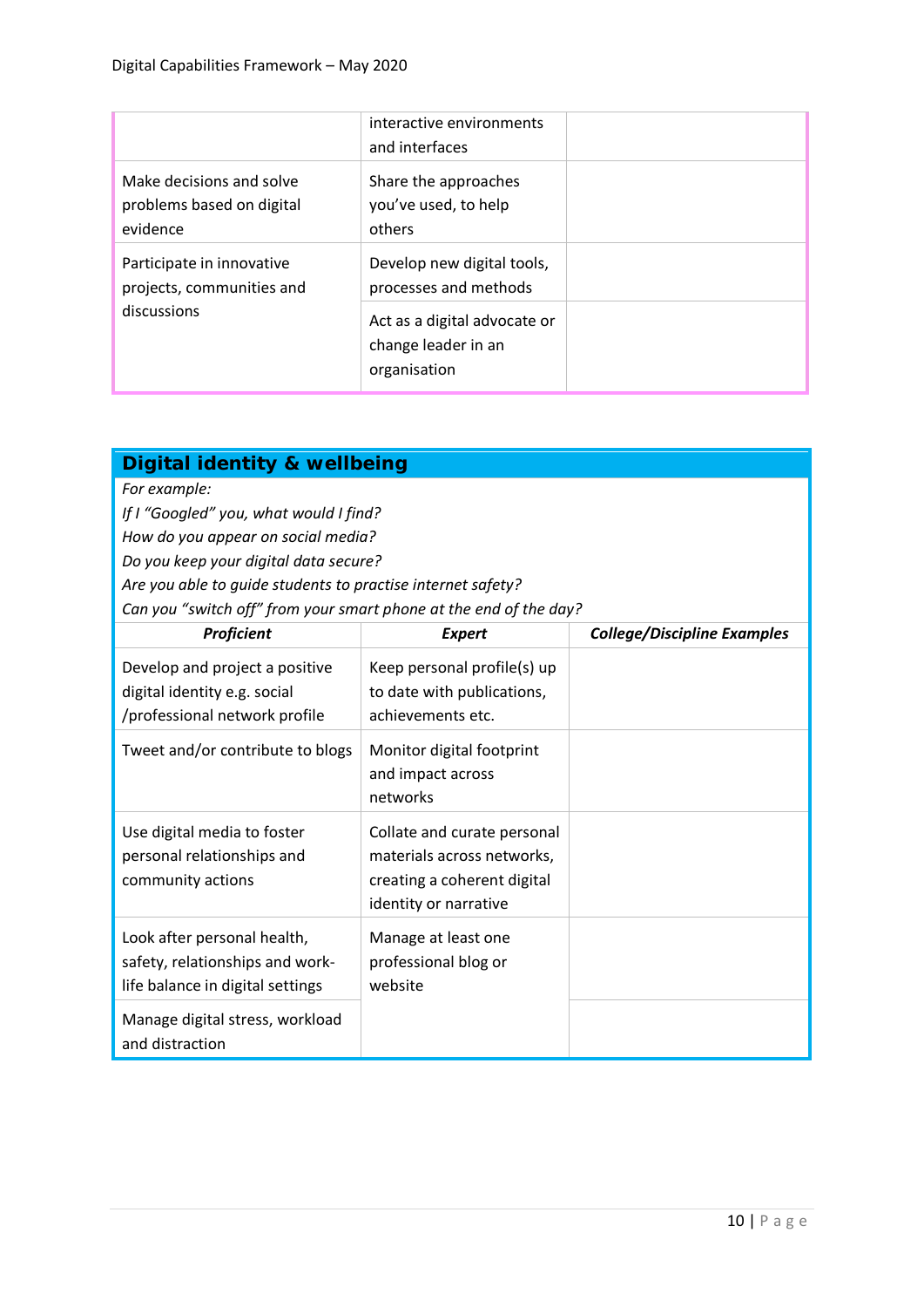### <span id="page-10-0"></span>Supplementary framework, for Teaching Staff

| <b>Teaching Staff</b>                                                                                                                                                                                                               |                                                                                                                                                             |                                    |  |
|-------------------------------------------------------------------------------------------------------------------------------------------------------------------------------------------------------------------------------------|-------------------------------------------------------------------------------------------------------------------------------------------------------------|------------------------------------|--|
| Proficient                                                                                                                                                                                                                          | <b>Expert</b>                                                                                                                                               | <b>College/Discipline Examples</b> |  |
| Use available classroom<br>technologies to ensure an<br>engaging, active learning<br>experience, e.g.<br>presentation software, live<br>polling, live access to web<br>sites                                                        | Design online materials that<br>are accessible, engaging and<br>relevant to students' learning<br>needs                                                     |                                    |  |
| Encourage use of students'<br>own digital devices to<br>support active learning in<br>the classroom                                                                                                                                 | (Re)Design subjects and<br>courses to include digital<br>learning outcomes and<br>associated activities and<br>assessment regimes                           |                                    |  |
| Set up digital activities for<br>students to undertake<br>independently and in<br>collaboration, e.g. problems,<br>scenarios, quizzes, design<br>tasks, presentations,<br>building web or wiki pages,<br>collating online resources | Incorporate innovative digital<br>methods into teaching                                                                                                     |                                    |  |
| Provide access to engaging<br>content relevant to the<br>subject area and<br>appropriate to different<br>students' learning needs                                                                                                   | Teach courses wholly online<br>using a variety of methods:<br>discussion, webinar, online<br>resources and activities, set<br>tasks                         |                                    |  |
| Support online discussion                                                                                                                                                                                                           | Use open platforms to deliver<br>learning resources and<br>opportunities beyond UTAS,<br>e.g. via iTunesU, TED,<br>MOOCs, OERs, social and<br>sharing media |                                    |  |
| Set up and deliver online<br>assessments                                                                                                                                                                                            | Deliver a coherent,<br>supportive and satisfying<br>learning experience to<br>students in digital<br>environments                                           |                                    |  |
| Provide feedback to<br>students in digital formats                                                                                                                                                                                  |                                                                                                                                                             |                                    |  |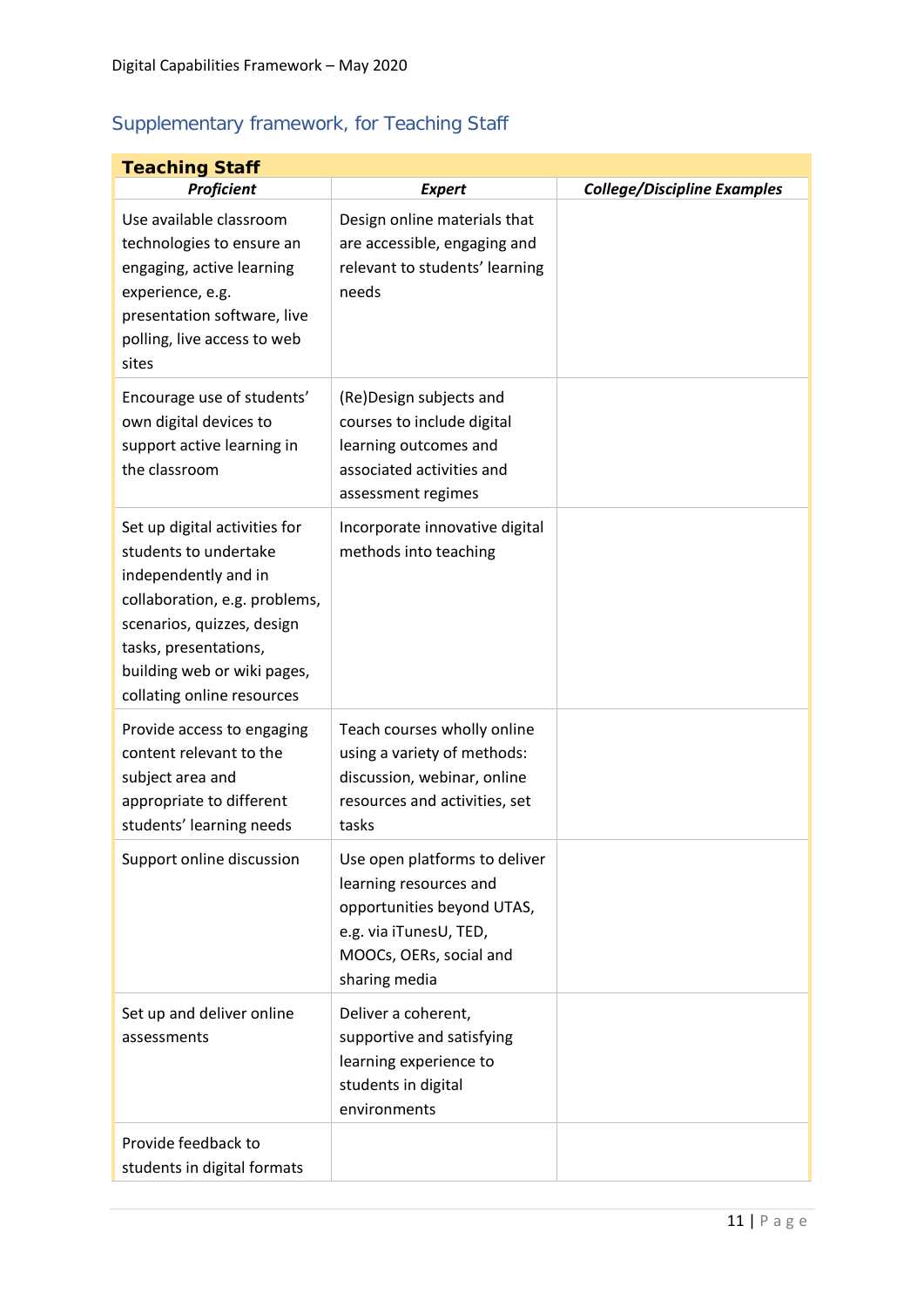| they find accessible and<br>actionable                                                                                                                                                                            | Conduct reviews of digital<br>teaching presences using |  |
|-------------------------------------------------------------------------------------------------------------------------------------------------------------------------------------------------------------------|--------------------------------------------------------|--|
| Set up online peer review<br>and feedback, e.g. within<br>the LMS (MyLO)                                                                                                                                          | established quality<br>frameworks                      |  |
| Provide a blended learning<br>experience consistent with<br>the University's Blended<br>Learning Model, with an<br>appropriate mix of online/<br>face to face, independent<br>/guided/collaborative<br>activities |                                                        |  |

Adapted from La Trobe University. (2018). *Skills for a digital world: digital literacies framework - enabling a digital future*. Retrieved from Victoria: https://www.latrobe.edu.au/library/teaching-support/digital-literacies-framework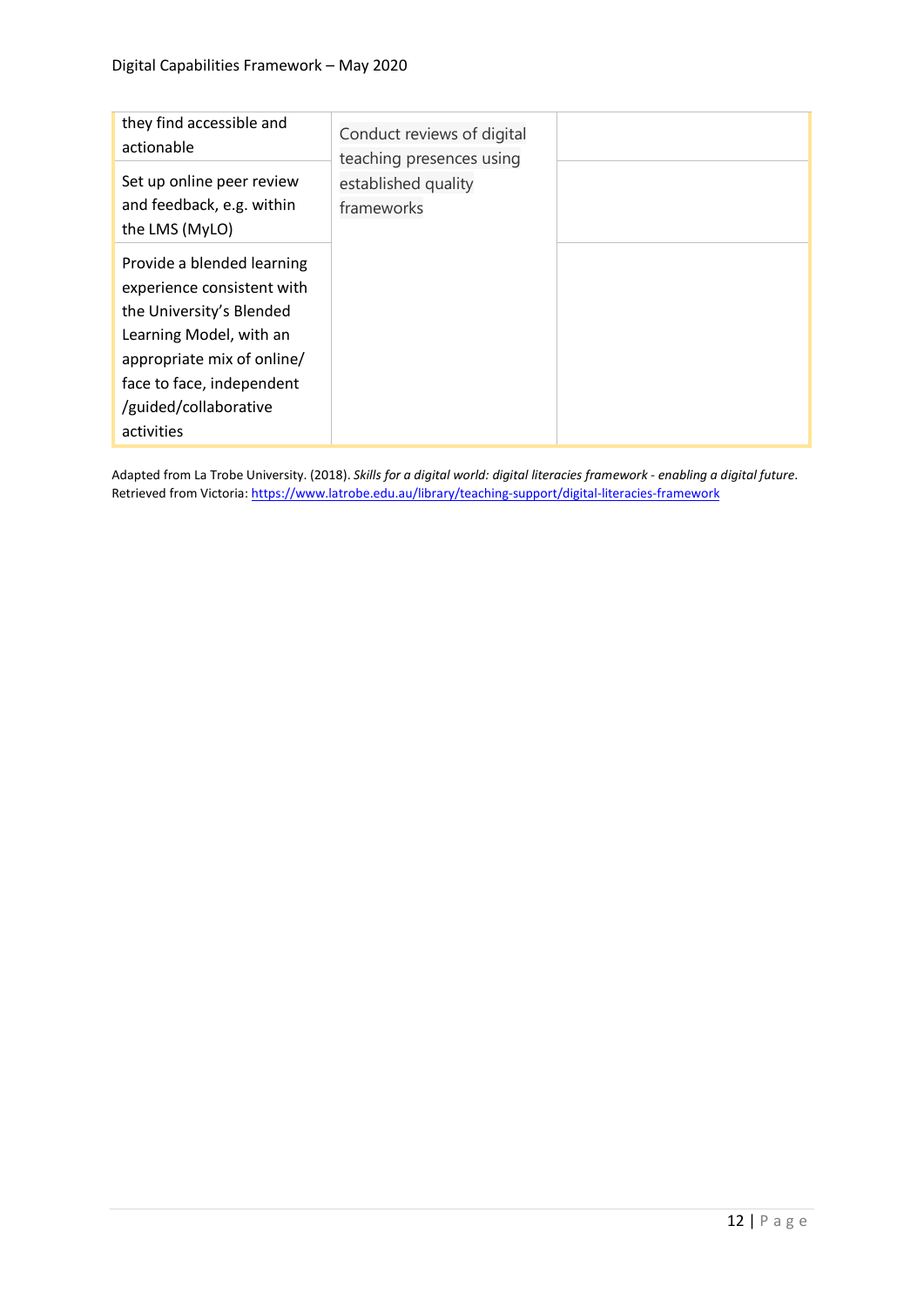### <span id="page-12-0"></span>Digital Capabilities Framework for Students

Development of student capabilities is a shared responsibility with students which relies on a partnership between staff across different roles and units within the institution. The *Framework* guides learning designers and educators to embed digital capabilities within their curriculum design and within the broader student experience. Some capabilities may need to be contextualized for different disciplines and required proficiency will be nuanced to these disciplines.

Students' development of digital capabilities will be enhanced in those who are confident, curious, resilient and reflective.

| <b>ICT proficiency and productivity</b> |                                                                                                                                                     |                                |
|-----------------------------------------|-----------------------------------------------------------------------------------------------------------------------------------------------------|--------------------------------|
| UTAS graduates are:                     |                                                                                                                                                     | College/Discipline<br>Examples |
|                                         | Active and self-directed, seeking out digital<br>resources and participating fully in digital learning<br>opportunities                             |                                |
|                                         | Self-managing, developing strategies for<br>independent study that reduce digital distractions<br>and enhance digital benefits                      |                                |
|                                         | Self-aware, using digital technologies to suit<br>personal learning preferences and needs                                                           |                                |
|                                         | UTAS students will have opportunities to:                                                                                                           |                                |
|                                         | Access high quality digital learning materials in<br>their chosen subject area                                                                      |                                |
|                                         | Use digital technologies to participate actively in<br>learning, e.g. voting, quizzes                                                               |                                |
|                                         | Take part in virtual learning experiences with other<br>students, e.g. webinars, online discussions, virtual<br>and gaming worlds                   |                                |
|                                         | Submit assignments and receive feedback digitally;<br>present work to other students in digital media                                               |                                |
|                                         | Use digital tools to develop independent habits of<br>study, e.g. note-taking, curation, digital capture,<br>reference management, virtual research |                                |
|                                         | Use digital quizzes and diagnostic tools to better<br>understand their own learning needs and<br>preferences                                        |                                |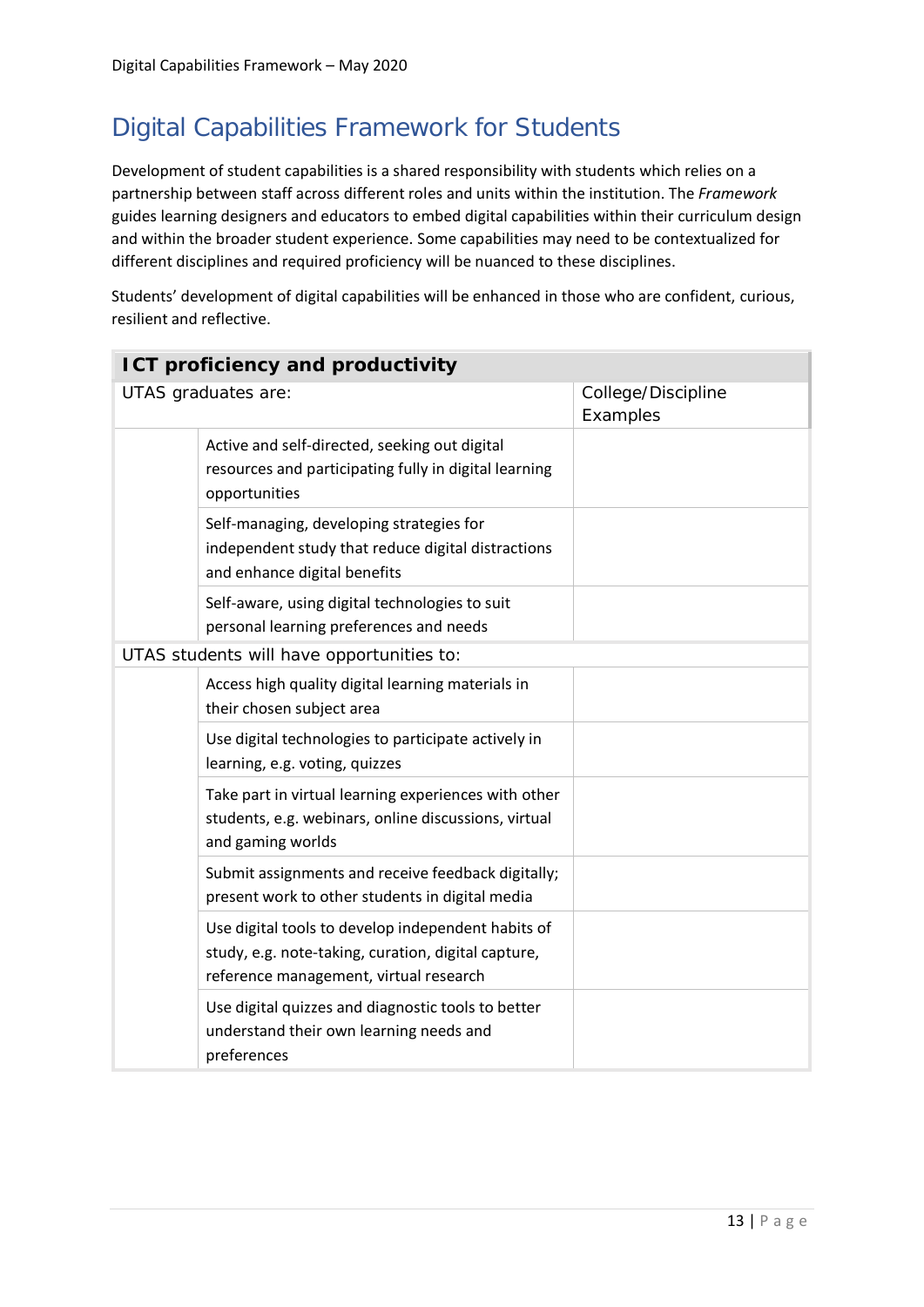| <b>Information, data and media literacies</b> |                                                                                                                                                                 |                             |  |
|-----------------------------------------------|-----------------------------------------------------------------------------------------------------------------------------------------------------------------|-----------------------------|--|
| UTAS graduates are:                           |                                                                                                                                                                 | College/Discipline Examples |  |
|                                               | Critically, selecting and evaluating<br>resources according to the needs of the<br>situation                                                                    |                             |  |
|                                               | Enquiring, posing questions and looking for<br>meaningful answers                                                                                               |                             |  |
|                                               | Analytical, seeing patterns in data and<br>using information to solve problems                                                                                  |                             |  |
|                                               | UTAS students will have opportunities to:                                                                                                                       |                             |  |
|                                               | Formulate questions and search terms as<br>starting points for their own digital<br>research                                                                    |                             |  |
|                                               | Find relevant digital information using, for<br>example, search engines, filters, indexes,<br>tag clouds                                                        |                             |  |
|                                               | Organise information using, for example,<br>files, bookmarks, reference management<br>software, tagging                                                         |                             |  |
| Information                                   | Judge whether information is trustworthy<br>and relevant, e.g. by querying its<br>provenance, authorship, date, host site,<br>contextual cues                   |                             |  |
|                                               | Distinguish different kinds of information,<br>e.g. academic, professional, personal, and<br>political                                                          |                             |  |
|                                               | Re-present or apply information in new<br>contexts, e.g. for assignments or<br>presentations, in summaries or analyses,<br>for problem solving or argumentation |                             |  |
| Data                                          | Collate, manage, access and use digital<br>data in databases, spreadsheets or other<br>data-based media                                                         |                             |  |
|                                               | Interpret data in databases or<br>spreadsheets by running queries, data<br>analyses and reports                                                                 |                             |  |
|                                               | Visualise and find patterns in data                                                                                                                             |                             |  |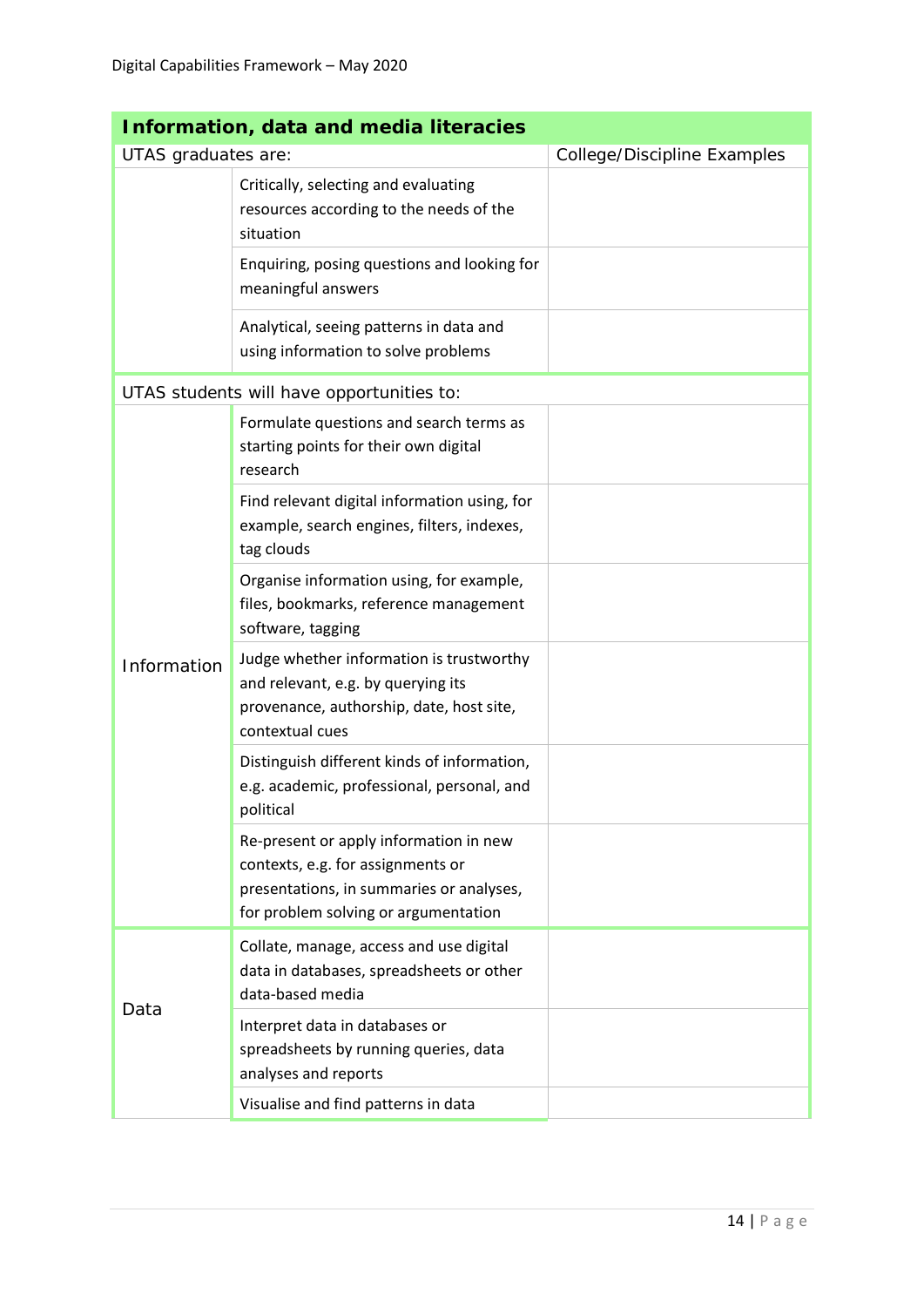| Media               | Make sense of messages in a range of<br>digital media, e.g. text, graphical, video,<br>animation, audio, haptic, multimedia                           |  |
|---------------------|-------------------------------------------------------------------------------------------------------------------------------------------------------|--|
|                     | Edit, curate and repurpose digital media                                                                                                              |  |
| All<br>capabilities | Use curation tools such as pin boards,<br>social bookmarking, personal aggregators<br>to collate and re-present digital materials                     |  |
|                     | Use appropriate referencing for digital<br>materials: know the rules of digital<br>copyright and open alternatives such as<br><b>Creative Commons</b> |  |
|                     | Upload, tag and share digital materials<br>(information, media and data)                                                                              |  |

# **Digital creation, problem solving and innovation**

| UTAS graduates are: |                                                                                                                                                                       | College/Discipline Examples |
|---------------------|-----------------------------------------------------------------------------------------------------------------------------------------------------------------------|-----------------------------|
|                     | Creative, using digital tools and media to<br>create new artefacts and express new ideas                                                                              |                             |
|                     | Innovative, actively exploring new ways of<br>using digital technologies                                                                                              |                             |
|                     | Enterprising and entrepreneurial, considering<br>how digital technologies could be used for<br>social or economic benefit                                             |                             |
|                     | UTAS students will have opportunities to:                                                                                                                             |                             |
| Create              | Design and create new digital materials, e.g.<br>posts, podcasts, web pages, wiki entries, digital<br>video, digital stories, presentations,<br>infographics, posters |                             |
|                     | Capture, edit and produce digital media, e.g.<br>video and audio                                                                                                      |                             |
|                     | Design apps, games and interfaces, and/or<br>code new interactive elements (advanced)                                                                                 |                             |
| Innovate            | Use digital technologies to complete learning<br>tasks and assignments in new ways                                                                                    |                             |
|                     | Discuss how digital technologies used in study<br>could be of benefit in terms of employability<br>and enterprise                                                     |                             |
|                     | Explore and recommend new apps or digital<br>tools to other students                                                                                                  |                             |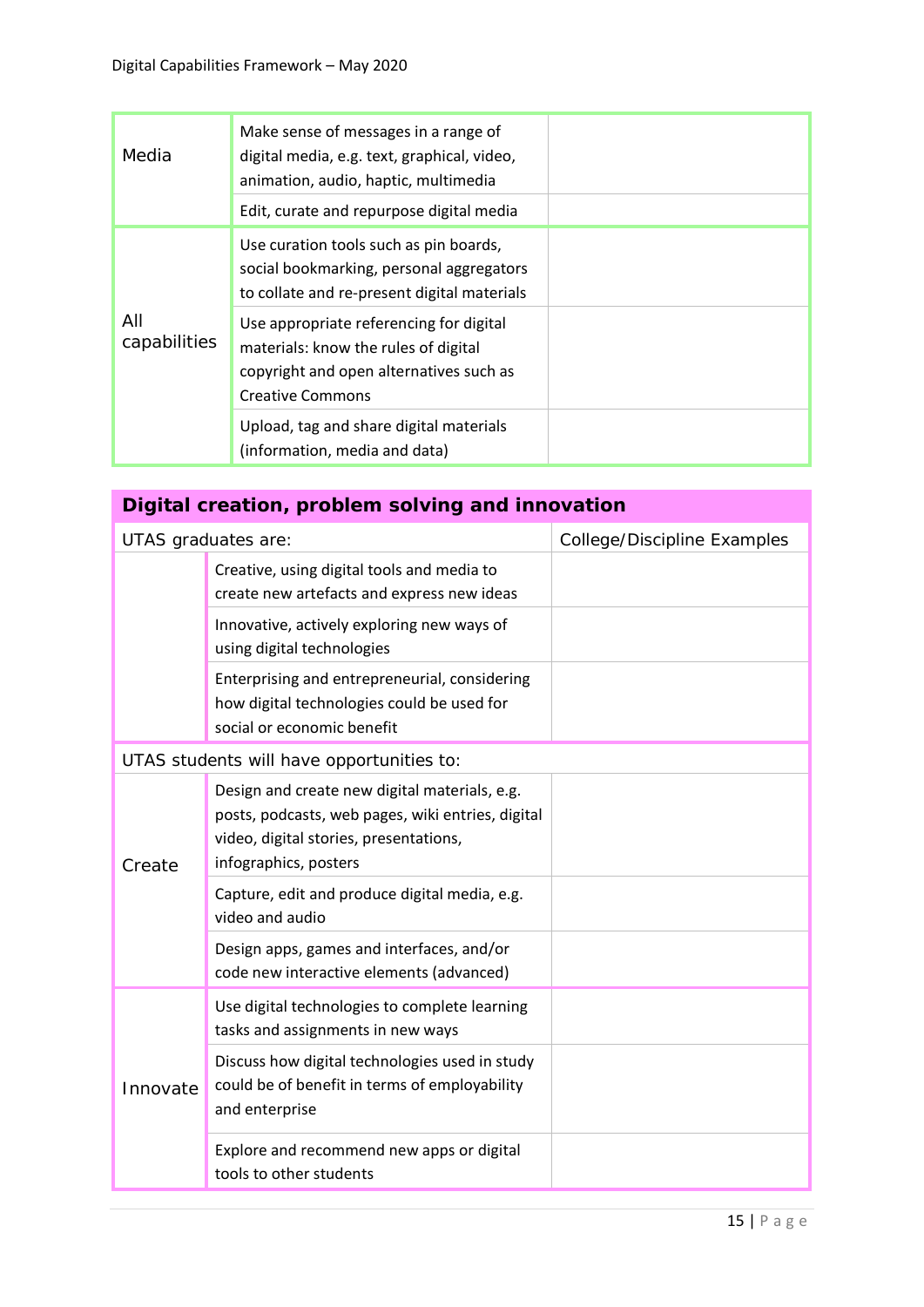| Digital communication, collaboration and participation |                                                                                                                                                                                         |                             |
|--------------------------------------------------------|-----------------------------------------------------------------------------------------------------------------------------------------------------------------------------------------|-----------------------------|
|                                                        | UTAS graduates are:                                                                                                                                                                     | College/Discipline Examples |
|                                                        | Highly networked                                                                                                                                                                        |                             |
|                                                        | Culturally and inter-culturally aware, respecting<br>different norms and communicating effectively<br>across cultures                                                                   |                             |
|                                                        | Generous, recognising and supporting the<br>contributions of others                                                                                                                     |                             |
|                                                        | UTAS students will have opportunities to:                                                                                                                                               |                             |
|                                                        | Communicate with staff, students and<br>specialists using a range of digital media, e.g.<br>email, presentations, blog posts, video<br>conference, text, twitter, online forums         |                             |
|                                                        | Participate in authentic networks of practice<br>(professional, subject- specialist etc.) using<br>twitter, linked-in, subject specialist<br>communities, blogs or other social media   |                             |
|                                                        | Experience different norms for communicating,<br>e.g. personal, social, academic, professional                                                                                          |                             |
|                                                        | Design digital communications for different<br>purposes, e.g. to persuade, inform, entertain,<br>guide and support                                                                      |                             |
|                                                        | Work in a digital team to produce shared<br>outcomes using, for example, file sharing,<br>shared writing/drawing tools, project<br>management tools, shared calendars and task<br>lists |                             |
|                                                        | Take part in collaborative online environments,<br>e.g. webinars, discussion groups, flash meetings                                                                                     |                             |
|                                                        | Participate online with people from different<br>cultural, social and language backgrounds                                                                                              |                             |
|                                                        | Share digital resources, e.g. links, bookmarks,<br>images, presentations, text documents                                                                                                |                             |
|                                                        | Take the lead in digital interactions, e.g.<br>facilitating, supporting, prompting,<br>summarising, amplifying messages across<br>networks                                              |                             |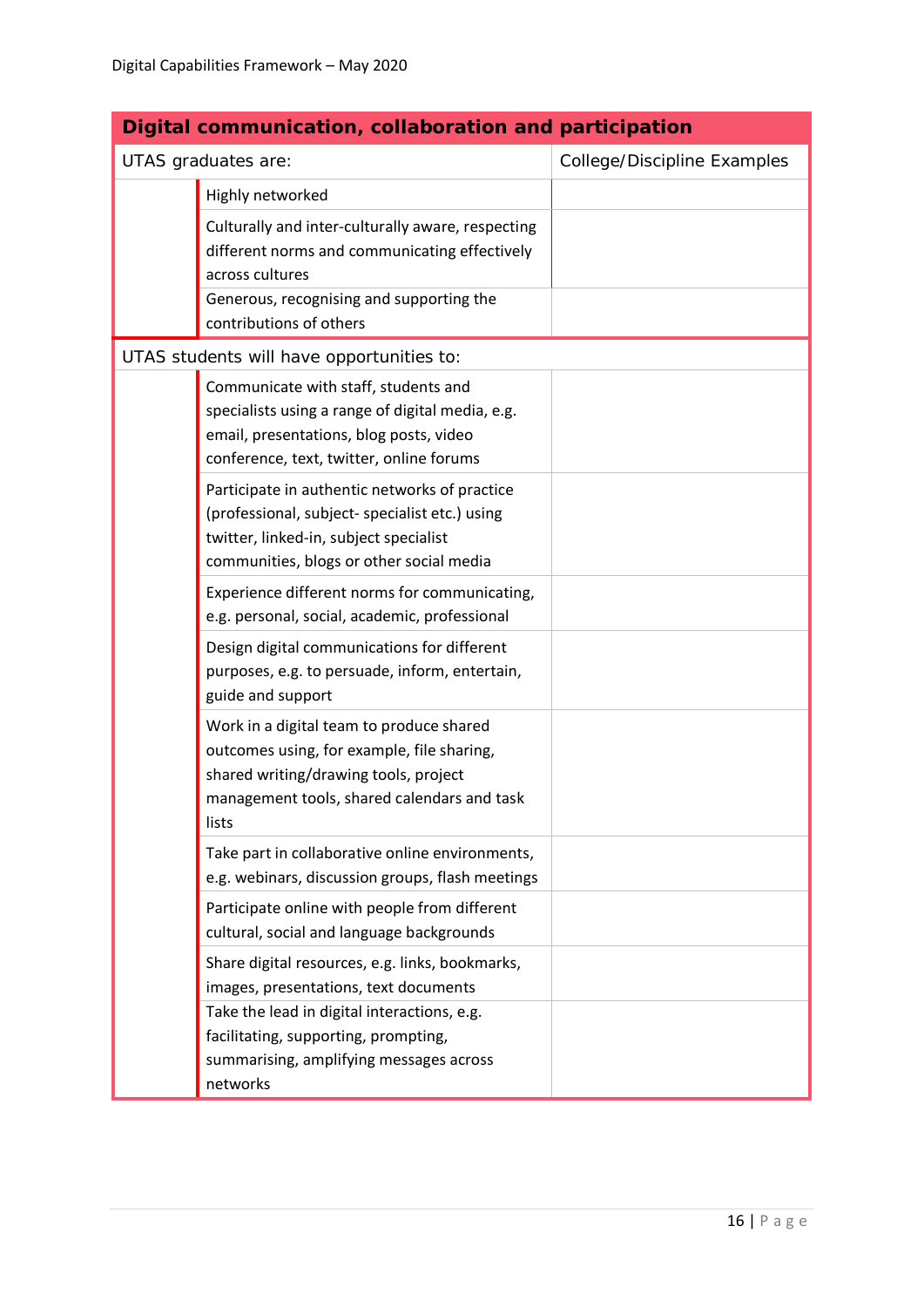| <b>Digital learning and development</b>   |                                                                                                      |                             |
|-------------------------------------------|------------------------------------------------------------------------------------------------------|-----------------------------|
| UTAS graduates are:                       |                                                                                                      | College/Discipline Examples |
|                                           | Scholarly, respecting values of open enquiry,<br>open sharing and peer review in digital<br>settings |                             |
| UTAS students will have opportunities to: |                                                                                                      |                             |
|                                           | Collect research data using digital tools, e.g.<br>data capture, video, audio                        |                             |
|                                           | Design and administer online surveys                                                                 |                             |
|                                           | Analyse research data using qualitative and<br>quantitative tools                                    |                             |
|                                           | Discuss how digital technologies are<br>changing research and practice in the<br>subject area        |                             |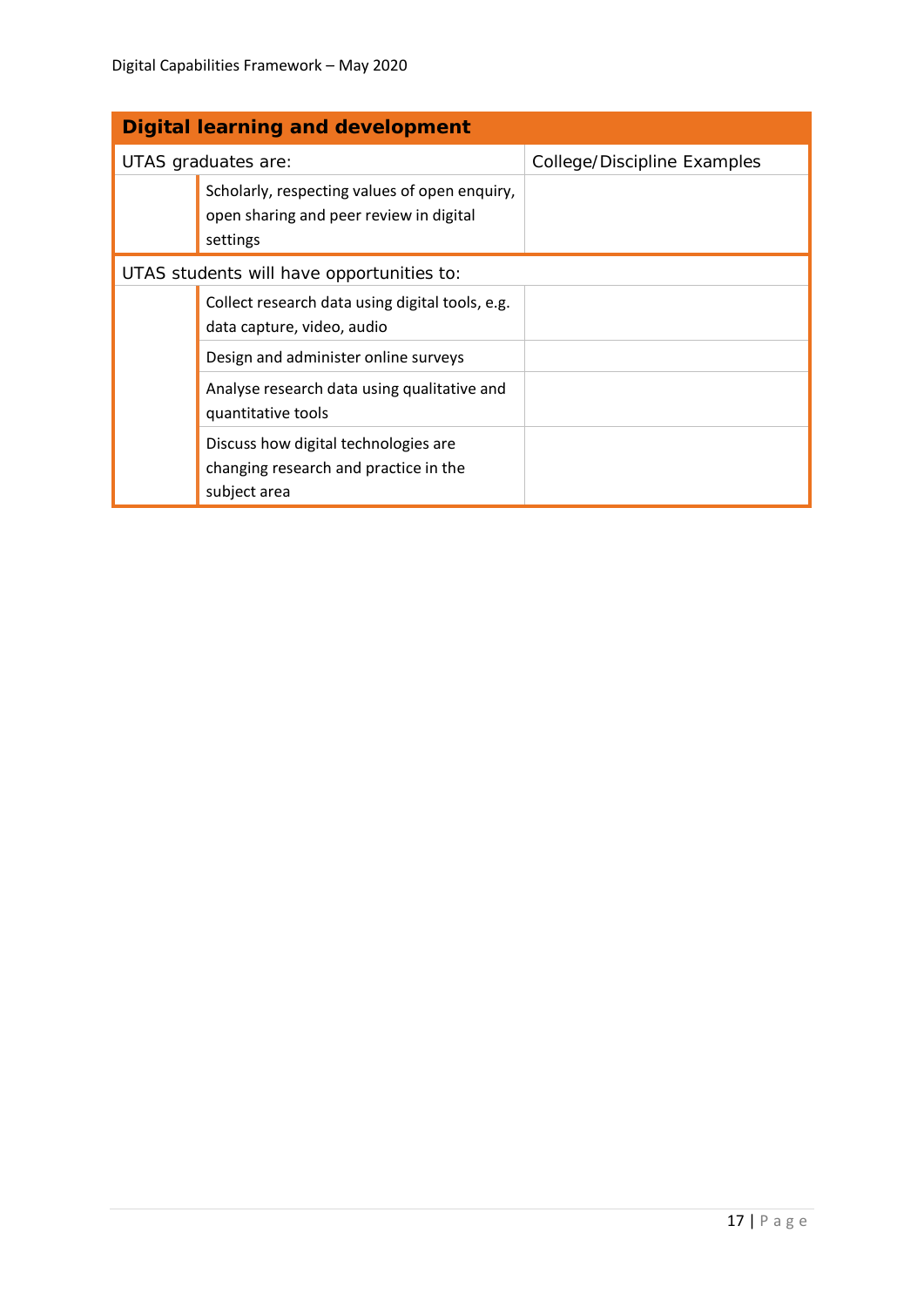| <b>Digital identity and wellbeing</b> |                                                                                                                                                                                                       |                             |
|---------------------------------------|-------------------------------------------------------------------------------------------------------------------------------------------------------------------------------------------------------|-----------------------------|
| UTAS graduates are:                   |                                                                                                                                                                                                       | College/Discipline Examples |
|                                       | Knowledgeable about being safe in digital<br>spaces where the boundaries of public and<br>private information may be unclear                                                                          |                             |
|                                       | Respectful of others in digital spaces where<br>distance and/or anonymity may encourage<br>negative behaviours                                                                                        |                             |
|                                       | Socially and globally responsible, acting as a<br>digital citizen and online advocate for their<br>values                                                                                             |                             |
|                                       | UTAS students will have opportunities to:                                                                                                                                                             |                             |
|                                       | Set up and manage a digital profile in a<br>professional or academic setting                                                                                                                          |                             |
|                                       | Build a CV or portfolio of work, and/or a<br>personal blog with links to learning<br>achievements, in a format accessible to<br>potential employers                                                   |                             |
|                                       | Consider the risks of cyberbullying, flaming<br>and other damaging online behaviours and<br>how to avoid or redress them                                                                              |                             |
|                                       | Consider legal, ethical and security<br>implications of the use of digital data in<br>their subject specialist or professional field                                                                  |                             |
|                                       | Consider environmental and sustainability<br>implications of emerging digital practices in<br>their subject specialist or professional field                                                          |                             |
|                                       | Track and use personal or learning data to<br>help them learn more effectively                                                                                                                        |                             |
|                                       | Use digital media to engage in actions that<br>have an impact beyond UTAS, e.g. grand<br>challenges, citizenship research, community<br>actions, volunteering, political and<br>environmental actions |                             |